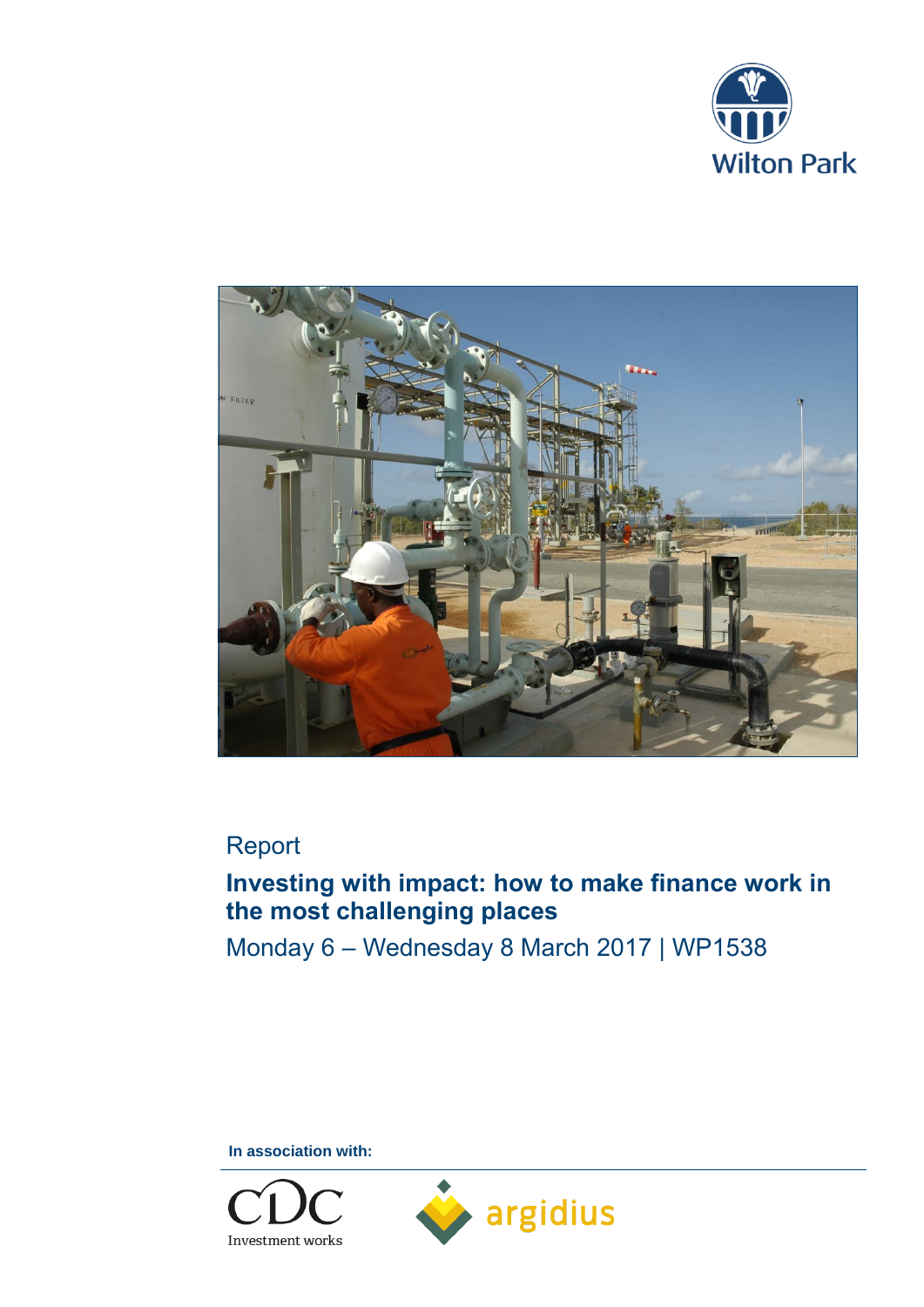

## Report

## **Investing with impact: how to make finance work in the most challenging places**

## Monday 6 – Wednesday 8 March 2017 | WP1538

### **Introduction**

The re-negotiation of the international development framework in 2015, through the launch of the Sustainable Development Goals (SDGs) and the Addis Ababa Action Agenda, provides an urgent call to action as to how investment can work within the most challenging environments – delivering a transformative domestic and cross-border business agenda that creates jobs and improves livelihoods in the poorest places.

As developing economies grow and living standards continue to rise globally, increasingly the world's poorest people will be those living in fragile or conflict-affected states. Economic development is crucial to eradicating this poverty. However, businesses in the most challenging environments struggle to find the investment to grow as private sector investors are put off by higher levels of risk, including corruption and a lack of efficient infrastructure such as transportation networks and reliable power. This is evidenced by the fact that 70% of foreign direct investment (FDI) goes to only 10 developing countries.

With limited global aid budgets, private investment will play a critical role in realising the SDGs. The private sector is increasingly seen as a mechanism to stimulate inclusive growth by driving investment that targets the needs of the poorest or contributes to climate change mitigation, whilst still offering attractive returns.

Wilton Park convened this meeting in partnership with CDC and the Argidius Foundation, bringing together participants from the international finance, project development and policymaking communities from the Global North and South to investigate specific instances of investment in challenging environments, including fragile or conflict affected countries. The event sought to identify practical and workable solutions, working towards a strategy for facilitating sustainable development with the greatest impact in challenging environments.

### **Background: the investment gap to achieve the Sustainable Development Goals**

#### **Billions to Trillions**

1. The Sustainable Development Goals present the world with a set of hugely challenging targets to achieve by 2030, and these challenges cannot be met with Official Development Assistance ODA) alone. The funding gap in developing countries to achieve the SDGs is estimated to be 2.5 trillion USD per year. The infrastructure gap globally has been estimated at between 57 and 90 trillion USD per year. Climate change presents an additional challenge, with some 13.5 trillion USD required by 2030. There is a growing international consensus that private sector investment will be critical to convert the billions of official development assistance to the trillions needed to support the transformational change that the SDGs demand.

"No country escapes poverty without a thriving private sector. International investments are vital in supporting business to grow and provide jobs in the world's hardest to reach and poorest places."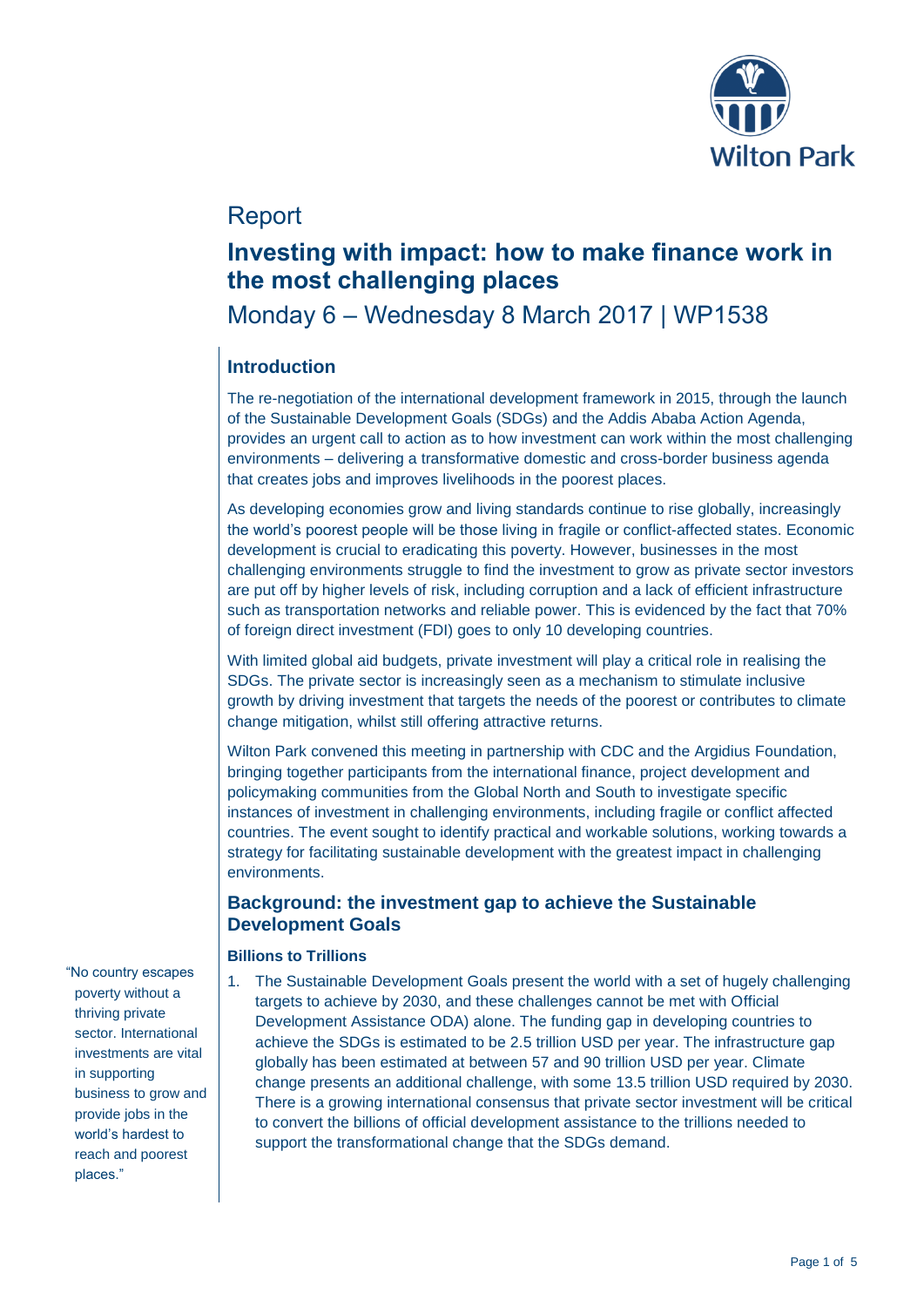"The aid community needs to understand blended finance and what it means for development policy. We need to think strategically and take a tailored approach to try and understand what is the best financing mix for different SDGs at the country level"

"If we are serious about meeting the SDGs, then we need to focus our efforts on the poorest 20% of the World's population."

*"*We need to develop a more sophisticated view of what impact is and how investments can effect structural change in an economy"

#### **Hard to reach places**

2. Foreign Direct Investment (FDI) is overwhelmingly channelled to larger economies, with Sub-Saharan Africa receiving only 2% of global FDI. To achieve the SDGs, private investors need to balance financial incentives with development objectives in order to bring growth and jobs to the world's poorest countries and help build sustainable economic environments for all.

#### **Complexity and collaboration**

3. The complexity and scale of the challenge is huge; issues such as climate change are 'wicked' problems that require collaborative solutions between multiple stakeholders: including governments, business and civil society; and support from a diversity of investors: including philanthropists, DFIs, impact investors and commercial players.

### **Challenges of the 'missing middle'**

#### **Problem of scale**

4. A key challenge is the lack of scalable investment opportunities in low income and fragile states. Constraints for the development of SMEs in low-income countries means that although there are many small businesses in need of investment, there is a 'missing middle' of bankable projects that are large enough to attract foreign investment.

#### **Weak enabling environments**

5. In many country contexts the greatest barrier to investment is the weakness of the enabling environment for doing business, including the legal context and the predictability of the regulatory environment. Key challenges that often arise include securing access to land titles, lack of transparency in procurement processes, governance issues and corruption, weak labour standards and gender discrimination, as well as the physical and legal security of the operating environment. Governments have a vital role to play in attracting investors, there is a need to reduce uncertainty and the cost of doing business by ensuring adequate legislation and regulations are in place and consistently applied.

#### **Perception of risk**

6. International investors often do not have a thorough overview of the investment environment in fragile and low-income states, and are likely to perceive the degree of risk of investing in such contexts to be worse than the reality. It can be difficult to access reliable and timely information required to debunk such perceptions. Without sufficient information to build greater confidence, investors are unlikely to make "the last mile connection" to build more inclusive economic systems.

#### **Problem of timing**

7. It is often extremely difficult for early stage companies in fragile country contexts to gain the support they need to take off. For most businesses it can take a several years of market education and research and development to be able to gain momentum and thrive, and entrepreneurs usually have to be self-sustainable to survive this initial period. More investment needs to be channelled to promising early stage companies in challenging environments in order to support the development of a greater quantity and quality of bankable companies.

#### **Problem of human capital**

8. Solving the issue of financing is insufficient to drive growth of successful companies. Often a lack of human capital can be as great a constraint for businesses to thrive as a lack of financial capital. Finding and supporting effective management teams that can build and drive companies forward can be a major difficulty in many challenging environments. Talent is very often absorbed by large multinationals, as such there is a limited pool of strong business leaders and teams working in SMEs.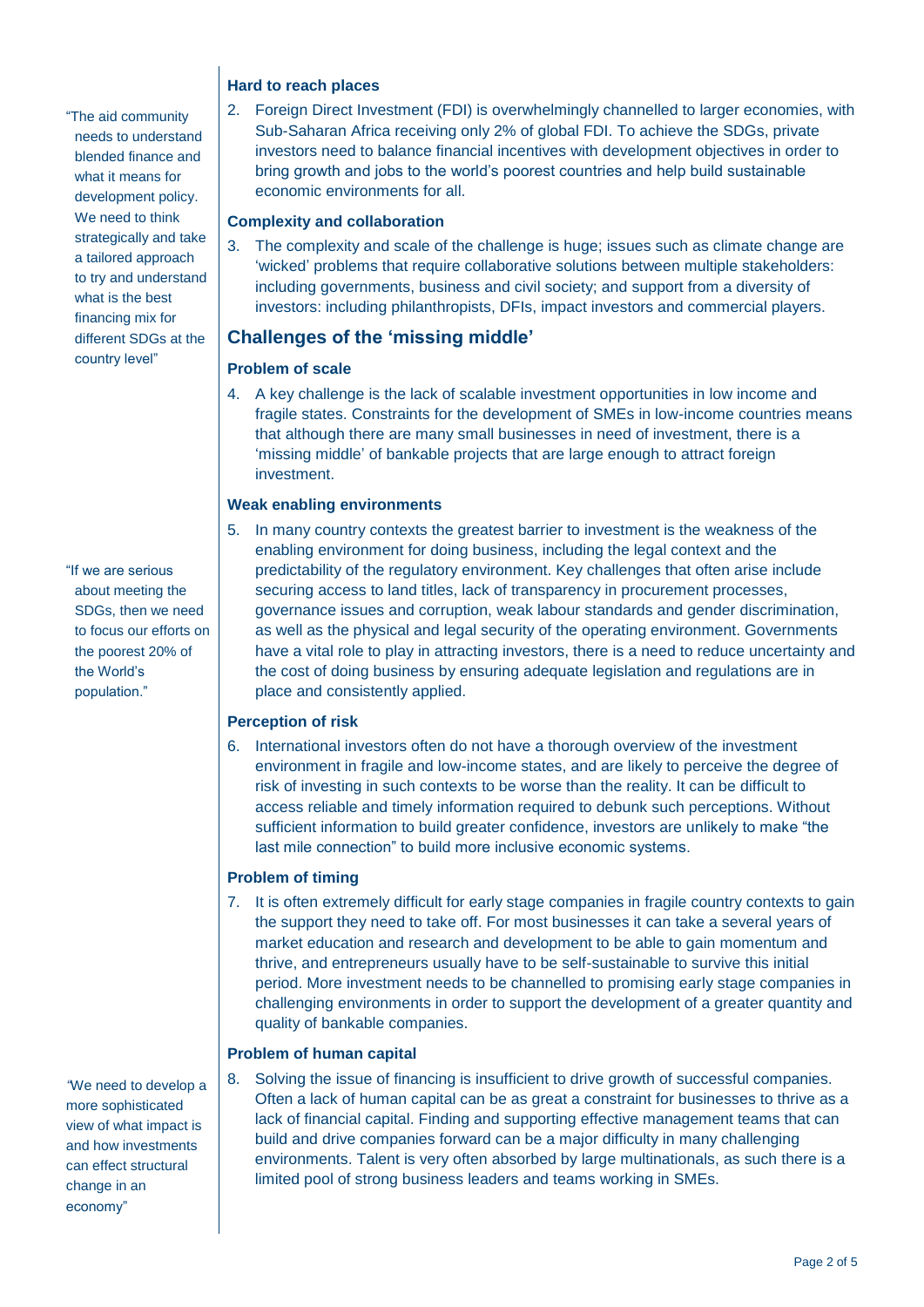#### **Access to markets**

9. An inhibiting factor for growth is access to markets. There is a need to channel investments to support increased access and connectivity, whether through physical infrastructure connections (roads, transport links) or high-speed internet connections. High-speed Internet connections have had a considerable impact on business development in Africa, with strong employment and income effects in areas that gained access compared with those that have not.

#### **Measuring social return on investments**

10. A further impediment to effective impact investing is the lack of agreed standards and hard data available for the measurement of social returns. This is in part due to competing understandings of what the intention of impact investing should be – whether the overarching goal should be increased productivity and efficiency, job creation, economic transformation or environmental or social outcomes. There is a tendency to focus on aspects that are easy to quantify, such as job creation and economic growth, but which may provide a very limited view of social change. For example, it may be more relevant to look at the quality rather than only the quantity of employment that has been generated, or the broader system or supply chain effects that investments may stimulate. The SDGs can provide a meaningful framework through which we can conceive of and measure impact. However there is also the challenge of how to weigh up and compare impact between the SDGs, for example between health and climate change.

#### **The reporting burden**

11. Measuring the impact of investments is crucial but the reporting demands must not over-burden entrepreneurs to the extent that it hampers their ability to perform. Impact reporting can support an entrepreneur to perform better if they are well tailored to the context and business model. Too often though, reporting requirements are cumbersome processes and distinct for each investor. Practical and integrated reporting systems are needed that work around realistic timelines and provide meaningful information for all stakeholders.

### **Case studies and lessons learnt**

- 12. Social entrepreneurs from Mexico, Haiti, Nepal and India presented their businesses and the challenges and opportunities they faced in launching their operations. Commons themes that emerged from the discussions were:
	- Entrepreneurs felt a lack of understanding from investors of the particular challenges of the environments in which they are operating
	- Very often social entrepreneurs in challenging investment environments are filling a gap in basic service delivery that the state is failing to provide
	- It can be particularly difficult to source initial start-up capital, in many cases social entrepreneurs have to rely on their own savings, and on friends and family networks
	- First mover costs are considerable, and usually underestimated by investors. In contexts where the regulatory environment may not even recognise certain business and financial structures (for example an on shore private equity fund), It may take years of lobbying the government to simply be registered as a legal entity.
	- Finding meaningful ways to present the impact of these enterprises can be a real difficulty. A heavy focus on quantitative reporting gives a very narrow picture of impact, for example the number of direct employees may appear relatively small, but the qualitative impact on the lives of those people can be huge, or the impact of a social enterprise may relate to less tangible effects, such as developing selfrespect and independence amongst vulnerable populations – which is very difficult to quantify.
	- There are also risks of perverse outcomes of operating in such challenging

 "Even when there is capital available, it is not tailored made to our needs. We need Blended, fixed for purpose funding for micro-enterprises"

"I essentially have to run three companies: one for debts, for grants, one for equity. We need to be flexible in order to survive"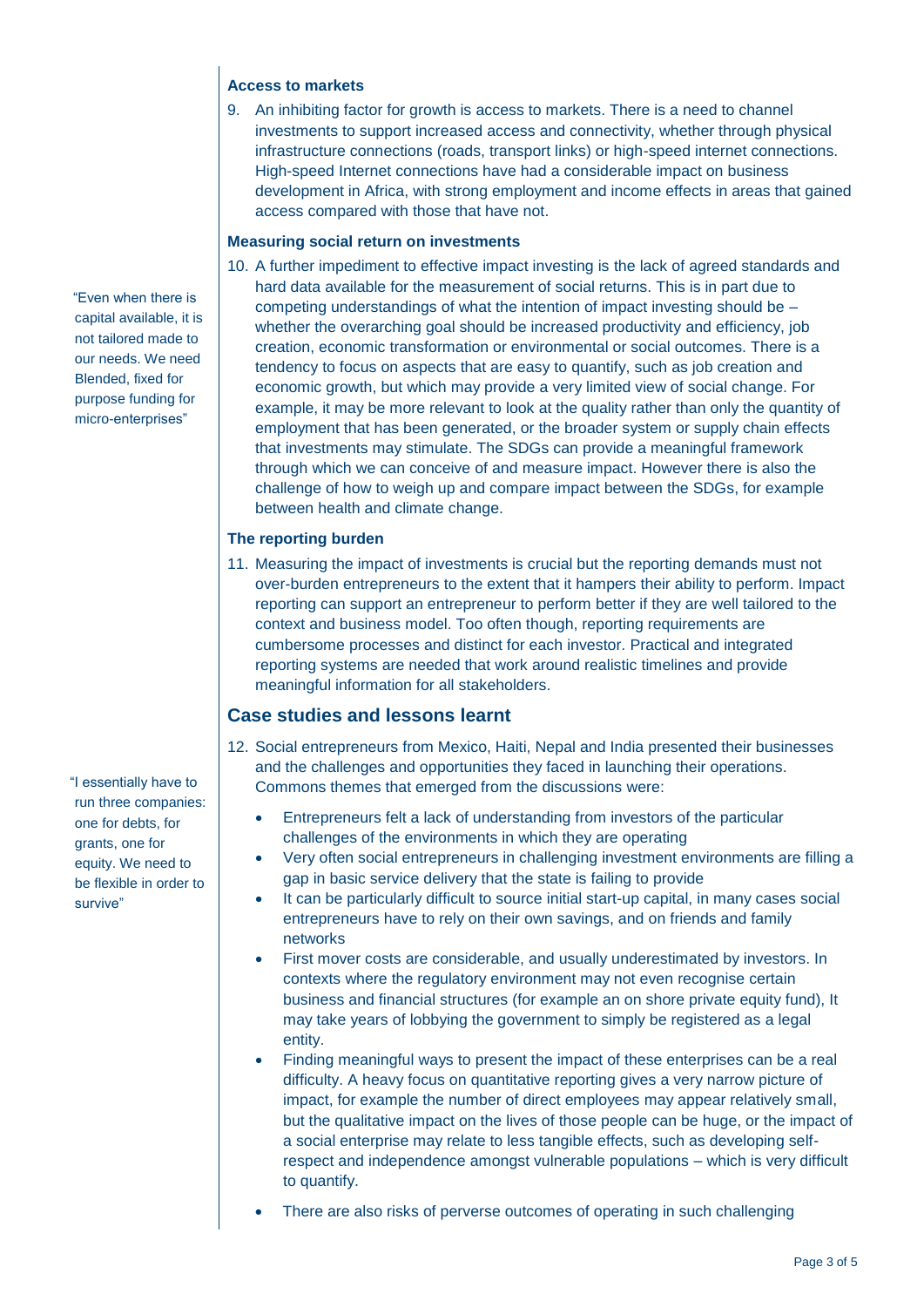environments that need to be considered and addressed, for example an initiative that empowered women to work saw a spike in domestic violence in the community.

### **Recommendations**

#### **Blended finance**

13. Different investors can play distinct roles in bridging the gap of the 'missing middle' through a blended finance approach: the strategic use of development finance and philanthropic funds to crowd in commercial investments. By providing early-stage investments, grant providers can help to de-risk investments, and increase the interest and scale of commercial investments in challenging environments. DFIs can play a catalytic role to play in demonstrating the possibility of achieving profitable returns, which should then remove the need for public subsidy. They key challenge to effective blended finance is ensuring each financing source is utilised to its maximum advantage, and that grant money is not simply replacing what private financing could achieve.

#### **Supporting policy and regulatory change**

14. Often businesses lack the knowhow or political capital to effectively lobby the government for the reforms they need in the policy and regulatory environment to operate effectively. In such situations, donors and investors can make strategic interventions to identify policy blockages and help businesses push for necessary reforms.

#### **Accepting 'good enough' governance**

15. There is a need to be realistic about the investment environments, and accept that structural problems within an economy may take decades to transform. A model economy with perfect physical and legal infrastructure is not required for investments to work. FDI specific regulation reforms can go a long way to support a more stable environment for investment. Strategic interventions by donors to support such reforms in a specific sector with high investment potential can be an important first step in transforming the market.

#### **Beyond deal-by-deal approaches**

16. Investors need to look beyond a 'deal-by-deal' approach, and take a longer-term and broader view of the potential impacts of their investments to transform norms, sectors and economies. Where smaller opportunities within one sector (health, energy, etc.) can be pooled together into investment packages, opportunities to crowd in capital and achieve impacts increase. By working collaboratively to create investment ladders, investors could help to address the challenges of the missing middle.

#### **Measuring impact through the SDGs**

17. The investment community needs to think more strategically about how different investors, working in tandem with public sector and civil society actors, can contribute to transformative shifts towards the attainment of the SDGs. The SDG framework is a potentially useful lens through which to package opportunities for social impact investing, channel finance and measure results. Utilising the SDGs to take a more holistic approach enhances the likelihood of achieving and effectively capturing impacts at scale.

#### **Additionality beyond finance**

18. The added value of the partnership with an investor should extend to much more than provision of finance. Investors can provide access and support in terms of technical knowledge and capacity as well as soft skills, personal connections and professional networks that can prove invaluable to the development of early stage companies.

"Investors need to be looking beyond the deal by deal approach and understand the potentially transformational power their investments can make when the right social and political opportunities present themselves"

"We need help to connect to the people who can provide money, but it goes beyond money, we need to connect with those who can provide mentoring, coaching, networks and on-going support to help our business thrive"